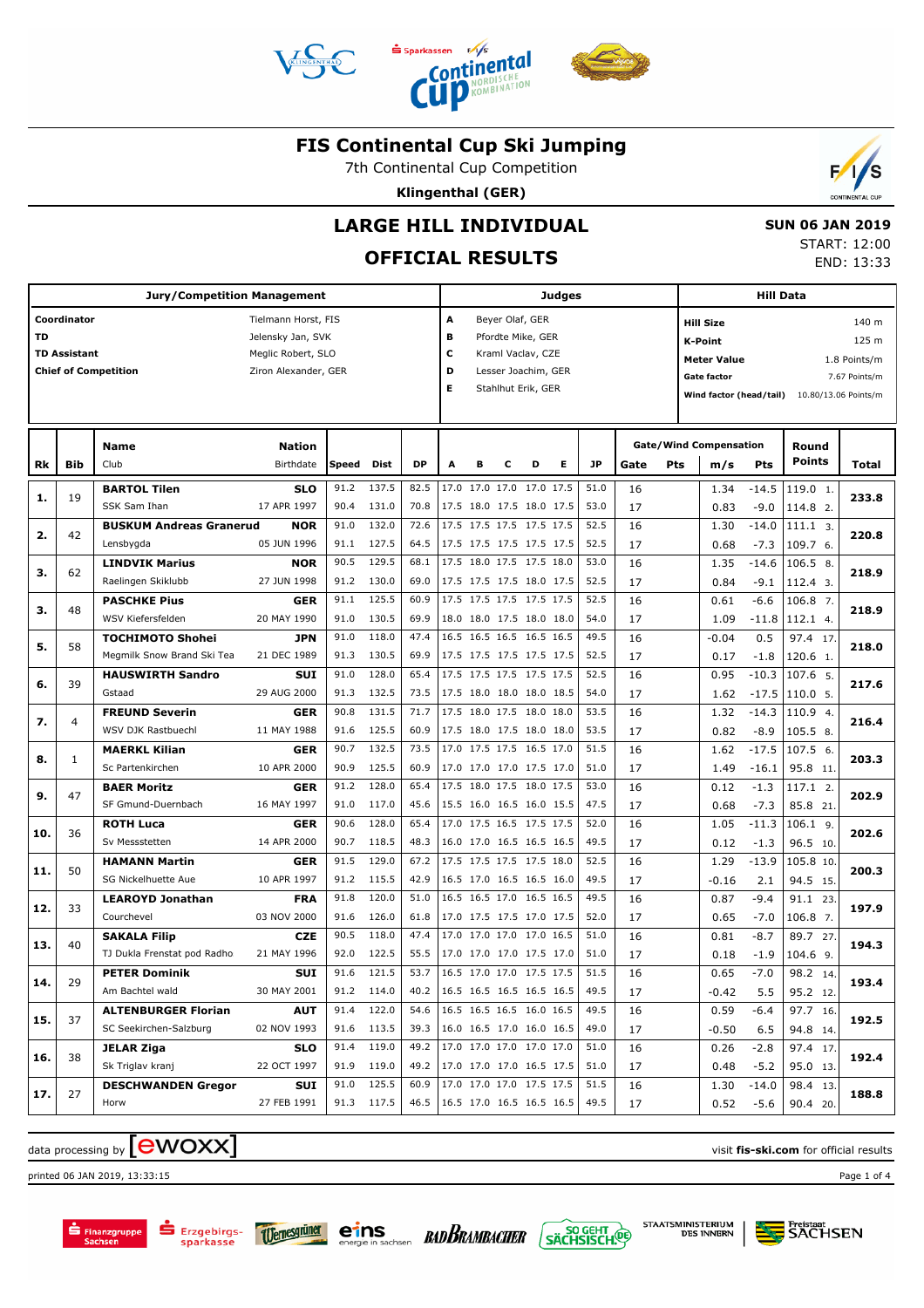



7th Continental Cup Competition

**Klingenthal (GER)**

## **LARGE HILL INDIVIDUAL**

# **OFFICIAL RESULTS**

| <b>CONTINENTAL CUP</b> |
|------------------------|

 **SUN 06 JAN 2019** START: 12:00 END: 13:33

|     |            |                                  |               |       |             |           |      |   |                          |   |   |           |      |     |                               |            | END: 13:3.             |              |
|-----|------------|----------------------------------|---------------|-------|-------------|-----------|------|---|--------------------------|---|---|-----------|------|-----|-------------------------------|------------|------------------------|--------------|
|     |            | <b>Name</b>                      | <b>Nation</b> |       |             |           |      |   |                          |   |   |           |      |     | <b>Gate/Wind Compensation</b> |            | Round<br><b>Points</b> |              |
| Rk  | <b>Bib</b> | Club                             | Birthdate     | Speed | <b>Dist</b> | <b>DP</b> | A    | в | c                        | D | Е | <b>JP</b> | Gate | Pts | m/s                           | <b>Pts</b> |                        | <b>Total</b> |
| 18. | 43         | <b>MURANKA Klemens</b>           | POL           | 90.9  | 121.0       | 52.8      |      |   | 17.0 17.0 17.0 17.5 17.0 |   |   | 51.0      | 16   |     | 0.84                          | $-9.1$     | 94.7 19.               | 186.3        |
|     |            | TS Wisla Zakopane                | 31 AUG 1994   | 91.4  | 118.5       | 48.3      |      |   | 16.5 16.5 16.5 16.5 16.5 |   |   | 49.5      | 17   |     | 0.57                          | $-6.2$     | 91.6 19.               |              |
| 19. | 60         | <b>HOFFMANN Felix</b>            | <b>GER</b>    | 90.6  | 120.0       | 51.0      |      |   | 17.0 17.0 17.0 17.0 16.5 |   |   | 51.0      | 16   |     | 0.99                          | $-10.7$    | 91.3 21.               | 185.0        |
|     |            | SWV Goldlauter                   | 14 OCT 1997   | 90.5  | 114.0       | 40.2      |      |   | 16.5 16.0 16.0 16.5 15.5 |   |   | 48.5      | 17   |     | $-0.38$                       | 5.0        | 93.7 18.               |              |
| 20. | 46         | <b>BJOERENG Joacim Oedegaard</b> | <b>NOR</b>    | 91.1  | 123.0       | 56.4      |      |   | 17.5 17.5 17.5 17.5 17.5 |   |   | 52.5      | 16   |     | 0.81                          | $-8.7$     | 100.2 12.              | 184.0        |
|     |            | Roeykenhopp                      | 14 DEC 1995   | 91.6  | 115.0       | 42.0      |      |   | 16.0 16.5 16.5 16.0 16.5 |   |   | 49.0      | 17   |     | 0.67                          | $-7.2$     | 83.8 25.               |              |
| 21. | 61         | <b>JUSTIN Rok</b>                | <b>SLO</b>    | 91.0  | 117.0       | 45.6      |      |   | 17.0 17.0 17.0 17.0 17.0 |   |   | 51.0      | 16   |     | 0.70                          | $-7.6$     | 89.0 28.               | 183.0        |
|     |            | SSD Stol Zirovnica               | 06 APR 1993   | 91.6  | 117.0       | 45.6      |      |   | 17.0 16.5 17.0 17.0 17.0 |   |   | 51.0      | 17   |     | 0.24                          | $-2.6$     | 94.0 17.               |              |
| 21. | 44         | <b>WANK Andreas</b>              | <b>GER</b>    | 91.6  | 120.0       | 51.0      |      |   | 17.0 16.5 16.5 16.5 15.5 |   |   | 49.5      | 16   |     | 1.07                          | $-11.6$    | 88.9 29.               | 183.0        |
|     |            | <b>SC Hinterzarten</b>           | 18 FEB 1988   | 91.9  | 117.0       | 45.6      |      |   | 16.0 16.0 16.0 16.0 16.0 |   |   | 48.0      | 17   |     | $-0.04$                       | 0.5        | 94.1 16.               |              |
| 23. | 55         | <b>IWASA Yuken</b>               | <b>JPN</b>    | 90.1  | 129.5       | 68.1      |      |   | 17.0 17.5 17.5 17.5 17.5 |   |   | 52.5      | 16   |     | 2.07                          | $-22.4$    | 98.2 14.               | 178.2        |
|     |            | Tokyo Biso Kogyo Corporatio      | 02 JUL 1999   | 90.7  | 113.5       | 39.3      |      |   | 16.0 16.0 16.0 16.0 15.5 |   |   | 48.0      | 17   |     | 0.68                          | $-7.3$     | 80.0 26.               |              |
| 24. | 31         | <b>MAKSIMOCHKIN Mikhail</b>      | <b>RUS</b>    | 91.3  | 117.0       | 45.6      |      |   | 16.5 16.5 16.5 16.5 16.5 |   |   | 49.5      | 16   |     | 0.12                          | $-1.3$     | 93.8 20.               | 178.0        |
|     |            | Sdushor CSP N. Novgorod Di       | 29 AUG 1993   | 91.1  | 114.0       | 40.2      |      |   | 16.5 16.5 16.5 16.5 16.0 |   |   | 49.5      | 17   |     | 0.51                          | $-5.5$     | 84.2 24.               |              |
| 25. | 17         | <b>LIENHER Maximilian</b>        | <b>AUT</b>    | 91.1  | 142.0       | 90.6      | 16.5 |   | 16.5 16.0 16.0 16.0      |   |   | 48.5      | 16   |     | 3.16                          | $-34.1$    | 105.0 11.              | 177.6        |
|     |            | Kitzbueheler Ski Club - KSC      | 30 JAN 1999   | 91.0  | 111.0       | 34.8      |      |   | 16.0 16.5 16.5 16.5 16.5 |   |   | 49.5      | 17   |     | 1.08                          | $-11.7$    | 72.6 29.               |              |
| 26. | 34         | <b>RAIMUND Philipp</b>           | <b>GER</b>    | 90.6  | 119.0       | 49.2      | 16.5 |   | 16.5 17.0 17.0 16.5      |   |   | 50.0      | 16   |     | 0.82                          | $-8.9$     | 90.3 26.               | 175.9        |
|     |            | Sc Oberstdorf                    | 23 JUN 2000   | 91.3  | 117.0       | 45.6      |      |   | 16.0 16.0 16.5 16.0 16.5 |   |   | 48.5      | 17   |     | 0.79                          | $-8.5$     | 85.6 22.               |              |
| 27. | 52         | <b>MARKENG Thomas Aasen</b>      | <b>NOR</b>    | 90.8  | 121.0       | 52.8      |      |   | 16.5 16.0 16.5 16.5 15.0 |   |   | 49.0      | 16   |     | 0.98                          | $-10.6$    | 91.2 22.               | 175.5        |
|     |            | Lensbygda Sportsklubb            | 18 JUN 2000   | 91.3  | 112.5       | 37.5      |      |   | 16.5 16.5 16.0 16.5 16.0 |   |   | 49.0      | 17   |     | 0.20                          | $-2.2$     | 84.3 23.               |              |
| 28. | 13         | <b>KANTYKA Przemyslaw</b>        | <b>POL</b>    | 91.3  | 125.0       | 60.0      |      |   | 17.5 17.0 17.0 17.0 17.0 |   |   | 51.0      | 16   |     | 1.87                          | $-20.2$    | 90.8 24.               | 164.7        |
|     |            | LKS Klimczok Bystra              | 15 DEC 1996   | 91.5  | 107.5       | 28.5      |      |   | 16.0 16.0 16.5 16.0 16.0 |   |   | 48.0      | 17   |     | 0.24                          | $-2.6$     | 73.9 28.               |              |
| 29. | 24         | <b>STEINER Maximilian</b>        | <b>AUT</b>    | 91.0  | 119.0       | 49.2      |      |   | 16.5 17.0 16.5 16.5 16.5 |   |   | 49.5      | 16   |     | 1.13                          | $-12.2$    | 86.5 30.               | 163.4        |
|     |            | WSV Bad Ischl-NTS-Oberoes        | 04 MAY 1996   | 90.8  | 102.0       | 18.6      |      |   | 16.5 16.0 15.5 16.0 16.0 |   |   | 48.0      | 17   |     | $-0.79$                       | 10.3       | 76.9 27.               |              |
| 30. | 16         | <b>WIENERROITHER Julian</b>      | <b>AUT</b>    | 91.3  | 109.0       | 31.2      |      |   | 16.0 16.5 16.0 16.0 16.0 |   |   | 48.0      | 16   |     | $-0.88$                       | 11.5       | 90.7 25.               | 154.1        |
|     |            | SK Saalfelden-Salzburg           | 05 JUL 1999   | 91.3  | 110.0       | 33.0      |      |   | 15.0 15.0 14.0 13.5 13.5 |   |   | 42.5      | 17   |     | 1.12                          | $-12.1$    | 63.4 30.               |              |

|     |    | Not qualified for final round                      |                           |      |       |      |                            |  |      |    |         |         |      |
|-----|----|----------------------------------------------------|---------------------------|------|-------|------|----------------------------|--|------|----|---------|---------|------|
| 31. | 20 | <b>NOMME Martti</b><br>Andsumae Skiclub            | <b>EST</b><br>07 AUG 1993 | 90.5 | 120.5 | 51.9 | 17.0 16.5 17.0 16.5 17.0   |  | 50.5 | 16 | 1.50    | $-16.2$ | 86.2 |
| 32. | 9  | <b>MALTSEV Kevin</b><br>Elva Skiclub               | <b>EST</b><br>04 JUL 2000 | 90.2 | 118.5 | 48.3 | $16.5$ 16.5 16.5 16.5 16.5 |  | 49.5 | 16 | 1.08    | $-11.7$ | 86.1 |
| 33. | 26 | <b>EGLOFF Luca</b><br>Grabserberg                  | <b>SUI</b><br>06 JUN 1995 | 91.8 | 115.0 | 42.0 | $16.5$ 16.5 16.5 16.0 16.5 |  | 49.5 | 16 | 0.54    | $-5.8$  | 85.7 |
| 34. | 53 | <b>ITO Kenshiro</b><br>Megmilk Snow Brand Ski Team | <b>JPN</b><br>08 JAN 1990 | 91.3 | 118.0 | 47.4 | 17.0 17.0 16.5 17.0 17.0   |  | 51.0 | 16 | 1.32    | $-14.3$ | 84.1 |
| 35. | 57 | <b>HVALA Jaka</b><br>Ssk Ponikve                   | <b>SLO</b><br>15 JUL 1993 | 91.3 | 110.0 | 33.0 | $16.5$ 16.0 16.0 17.0 16.5 |  | 49.0 | 16 | $-0.09$ | 1.2     | 83.2 |
| 35. | 30 | <b>VANCURA Tomas</b><br>TJ Dukla Liberec           | <b>CZE</b><br>10 SEP 1996 | 91.0 | 114.5 | 41.1 | $16.0$ 16.0 16.5 15.0 15.5 |  | 47.5 | 16 | 0.50    | $-5.4$  | 83.2 |
| 37. | 49 | <b>LISSO Justin</b><br>Wsv Schmiedefeld            | <b>GER</b><br>12 DEC 1999 | 91.0 | 117.0 | 45.6 | 16.5 16.5 17.0 16.5 17.0   |  | 50.0 | 16 | 1.38    | $-14.9$ | 80.7 |

# data processing by **CWOXX** and  $\blacksquare$  and  $\blacksquare$  and  $\blacksquare$  and  $\blacksquare$  and  $\blacksquare$  and  $\blacksquare$  and  $\blacksquare$  and  $\blacksquare$  and  $\blacksquare$  and  $\blacksquare$  and  $\blacksquare$  and  $\blacksquare$  and  $\blacksquare$  and  $\blacksquare$  and  $\blacksquare$  and  $\blacksquare$  and  $\blacksquare$  and  $\blacks$

Erzgebirgs-<br>sparkasse

printed 06 JAN 2019, 13:33:15 Page 2 of 4







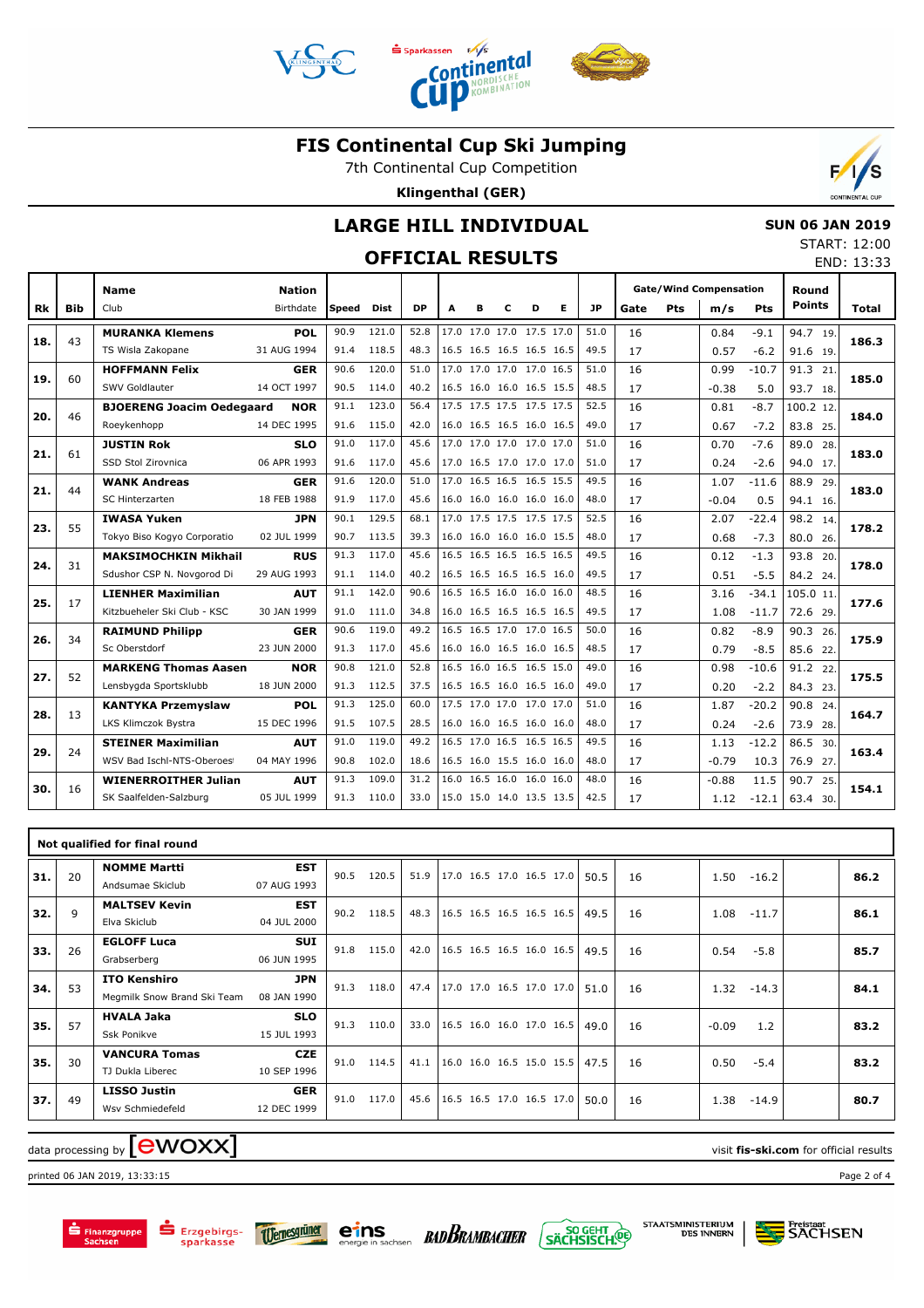



**Continental** 

7th Continental Cup Competition

**Klingenthal (GER)**



### **LARGE HILL INDIVIDUAL**

## **OFFICIAL RESULTS**

 **SUN 06 JAN 2019** START: 12:00

|     |                |                                                     |                            |       |            | <b>OFFICIAL RESULTS</b> |   |                          |   |   |    |           |      |            |                                      |              |                        | END: 13:33 |
|-----|----------------|-----------------------------------------------------|----------------------------|-------|------------|-------------------------|---|--------------------------|---|---|----|-----------|------|------------|--------------------------------------|--------------|------------------------|------------|
| Rk  | <b>Bib</b>     | <b>Name</b><br>Club                                 | <b>Nation</b><br>Birthdate | Speed | Dist       | <b>DP</b>               | A | в                        | C | D | E. | <b>JP</b> | Gate | <b>Pts</b> | <b>Gate/Wind Compensation</b><br>m/s | <b>Pts</b>   | Round<br><b>Points</b> | Total      |
| 38. | 54             | <b>AIGRO Artti</b>                                  | <b>EST</b>                 | 89.7  | 120.5      | 51.9                    |   | 17.0 17.0 17.0 17.0 17.0 |   |   |    | 51.0      | 16   |            | 2.11                                 | $-22.8$      |                        | 80.1       |
| 39. | $\overline{2}$ | Pohjakotkas<br><b>SCHUBERT Johannes</b>             | 29 AUG 1999<br><b>GER</b>  | 90.4  | 119.5      | 50.1                    |   | 17.0 17.0 17.0 16.5 17.0 |   |   |    | 51.0      | 16   |            | 2.09                                 | $-22.6$      |                        | 78.5       |
|     |                | Sg Nickelhuette aue<br><b>WOHLGENANNT Ulrich</b>    | 04 APR 1997<br><b>AUT</b>  |       |            |                         |   |                          |   |   |    |           |      |            |                                      |              |                        |            |
| 40. | 59             | SK Kehlegg-Vorarlberg                               | 01 AUG 1994                |       | 91.0 107.0 | 27.6                    |   | 15.5 16.0 15.5 16.0 16.0 |   |   |    | 47.5      | 16   |            | $-0.06$                              | 0.8          |                        | 75.9       |
| 41. | 18             | <b>NAGLIC Tomaz</b><br>SSK Alpina Ziri              | <b>SLO</b><br>18 JUL 1989  |       | 90.3 117.0 | 45.6                    |   | 15.5 16.5 16.0 16.0 15.5 |   |   |    | 47.5      | 16   |            | 1.68                                 | $-18.1$      |                        | 75.0       |
| 42. | 45             | <b>STEKALA Andrzej</b><br>AZS Zakopane              | <b>POL</b><br>30 JUN 1995  |       | 91.0 111.5 | 35.7                    |   | 15.5 15.0 15.0 15.5 14.5 |   |   |    | 45.5      | 16   |            | 0.62                                 | $-6.7$       |                        | 74.5       |
| 43. | 51             | <b>RINGEN Sondre</b><br>Baekkelagets SK             | <b>NOR</b><br>09 OCT 1996  |       | 90.5 110.5 | 33.9                    |   | 14.5 14.0 15.0 15.0 14.0 |   |   |    | 43.5      | 16   |            | 0.62                                 | $-6.7$       |                        | 70.7       |
| 44. | $\overline{7}$ | <b>LACKNER Thomas</b><br>HSV Absam-Bergisel-Tirol   | <b>AUT</b><br>09 APR 1993  |       | 89.9 114.5 | 41.1                    |   | 16.0 16.5 16.0 17.0 16.5 |   |   |    | 49.0      | 16   |            | 1.81                                 | $-19.5$      |                        | 70.6       |
| 45. | 22             | <b>SOUKUP Matthew</b><br>Altius Nordic Ski Club     | <b>CAN</b><br>31 AUG 1997  |       | 91.0 111.5 | 35.7                    |   | 15.5 15.5 15.0 15.0 14.5 |   |   |    | 45.5      | 16   |            | 1.20                                 | $-13.0$      |                        | 68.2       |
| 46. | 12             | <b>BATBY Alessandro</b>                             | <b>FRA</b>                 |       | 90.0 109.5 | 32.1                    |   | 16.0 16.0 16.0 16.0 15.5 |   |   |    | 48.0      | 16   |            | 1.13                                 | $-12.2$      |                        | 67.9       |
| 47. | 41             | C.S courchevel<br><b>MOGEL Zak</b>                  | 20 NOV 2001<br><b>SLO</b>  |       | 90.3 115.0 | 42.0                    |   | 16.0 16.5 16.5 16.0 16.0 |   |   |    | 48.5      | 16   |            | 2.24                                 | $-24.2$      |                        | 66.3       |
| 48. | 28             | Ssk Ljubno btc<br><b>PILCH Tomasz</b>               | 02 MAR 2001<br><b>POL</b>  |       | 90.8 109.5 | 32.1                    |   | 14.5 15.5 14.5 14.0 14.0 |   |   |    | 43.0      | 16   |            | 1.15                                 | $-12.4$      |                        | 62.7       |
| 49. | 15             | WSS Wisla<br><b>STURSA Vojtech</b>                  | 20 OCT 2000<br><b>CZE</b>  | 90.4  | 105.5      | 24.9                    |   | 15.5 15.5 15.0 15.0 14.5 |   |   |    | 45.5      | 16   |            | 0.82                                 | $-8.9$       |                        | 61.5       |
| 50. | 35             | TJ Dukla Liberec<br><b>HAARE Anders</b>             | 03 AUG 1995<br><b>NOR</b>  | 90.8  | 103.5      | 21.3                    |   | 16.0 16.0 16.0 16.0 16.0 |   |   |    | 48.0      | 16   |            | 1.05                                 | $-11.3$      |                        | 58.0       |
|     |                | Vikersund IF<br><b>WASEK Pawel</b>                  | 07 DEC 1999<br><b>POL</b>  |       |            |                         |   |                          |   |   |    |           |      |            |                                      |              |                        |            |
| 51. | 56             | WSS Wisla                                           | 02 JUN 1999                |       | 90.3 107.5 | 28.5                    |   | 15.0 14.5 14.5 16.0 14.5 |   |   |    | 44.0      | 16   |            | 1.35                                 | $-14.6$      |                        | 57.9       |
| 52. | 23             | <b>BRASME Paul</b><br><b>U.S VENTRON</b>            | <b>FRA</b><br>03 AUG 1997  | 90.3  | 99.0       | 13.2                    |   | 14.0 14.0 14.0 13.5 13.5 |   |   |    | 41.5      | 16   |            | $-0.24$                              | 3.1          |                        | 57.8       |
| 53. | 6              | <b>RAINER Stefan</b><br>SV Schwarzach               | <b>AUT</b><br>15 AUG 1999  | 90.6  | 100.5      | 15.9                    |   | 15.5 15.5 15.5 15.5 15.5 |   |   |    | 46.5      | 16   |            | 0.49                                 | $-5.3$       |                        | 57.1       |
| 54. | 14             | <b>GASIENICA Patrick</b><br>Norge Ski club          | <b>USA</b><br>28 NOV 1998  |       | 89.8 111.5 | 35.7                    |   | 16.5 16.5 16.0 16.5 16.0 |   |   |    | 49.0      | 16   |            | 2.60                                 | $-28.1$      |                        | 56.6       |
| 55. | 25             | <b>HAZETDINOV Ilmir</b><br>SDUSHOR 33 MOSKOVSKAYA ( | <b>RUS</b><br>28 OCT 1991  | 90.8  | 97.5       | 10.5                    |   | 14.5 14.5 14.0 14.0 14.0 |   |   |    | 42.5      | 16   |            | $-0.24$                              | 3.1          |                        | 56.1       |
| 56. | 32             | <b>POHJOLA Arttu</b><br>Lahden Hiihtoseura          | <b>FIN</b><br>07 JUN 2001  |       | 90.1 103.0 | 20.4                    |   | 15.0 15.0 15.0 14.5 15.0 |   |   |    | 45.0      | 16   |            | 0.92                                 | $-9.9$       |                        | 55.5       |
| 57. | 8              | <b>HEIKKINEN Kalle</b><br>Kuusamon Era-veikot       | FIN<br>16 SEP 1999         | 90.5  | 96.0       | 7.8                     |   | 14.0 14.0 14.0 14.0 13.5 |   |   |    | 42.0      | 16   |            | $-0.41$                              | 5.4          |                        | 55.2       |
| 58. | 3              | <b>NIETZEL Justin</b><br>Sc Hinterzarten            | GER<br>17 SEP 1997         |       | 90.0 110.5 | 33.9                    |   | 15.0 15.0 15.5 14.5 14.5 |   |   |    | 44.5      | 16   |            |                                      | $2.60 -28.1$ |                        | 50.3       |

# data processing by **CWOXX** and  $\overline{C}$  and  $\overline{C}$  and  $\overline{C}$  and  $\overline{C}$  and  $\overline{C}$  and  $\overline{C}$  and  $\overline{C}$  and  $\overline{C}$  and  $\overline{C}$  and  $\overline{C}$  and  $\overline{C}$  and  $\overline{C}$  and  $\overline{C}$  and  $\overline{C}$  and  $\overline{C}$

printed 06 JAN 2019, 13:33:15 Page 3 of 4